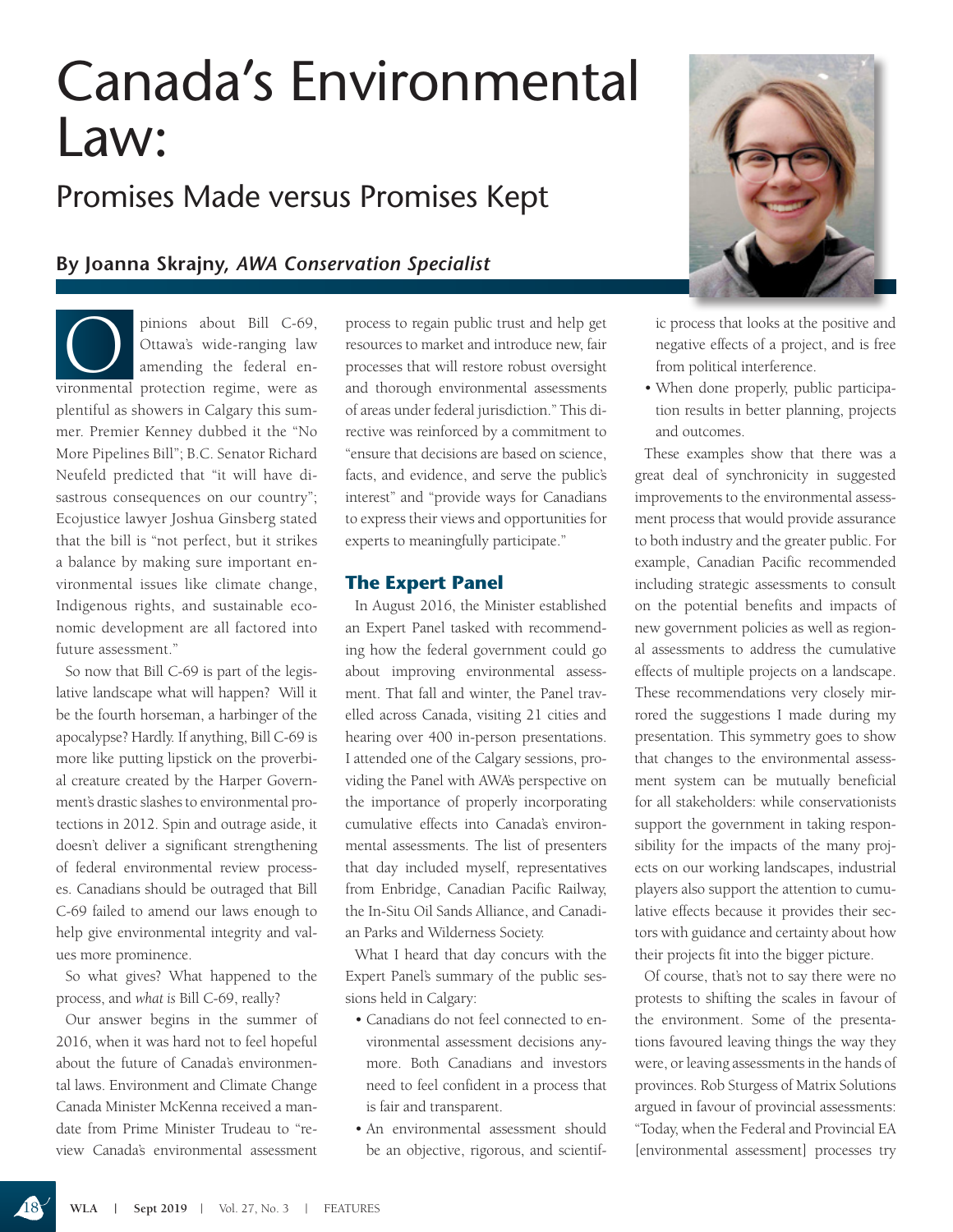

*Despite having a smaller overall footprint than open pit mines, in situ "in its original place" oil sands projects, such as the one pictured here, can have a number of associated impacts on the environment. This includes habitat fragmentation from the entire associated infrastructure, such as transmission lines, seismic lines, pipelines and roads. This can impact watershed capacity and function, as well as species that depend on intact habitat such as boreal caribou.*  PHOTOS: © C. CAMPBELL

to proceed in parallel, information needs and timing differences usually results in a 6 to 12 month overall project delay. (sic) As an example, the Alberta process takes a 3 to 4 page submission from which an EA is made. The same project, through CEA [the Canadian Environmental Assessment Agency], takes considerable more technical information, typically 100-200 pages of submission for the Federal determination if an EA is required." While the speaker used this as an example to showcase what was, in his opinion, an undue burden to project approval, to me it was a chilling example of how lackadaisical our provincial environmental assessment standards are.

However, presentations favouring the status quo seemed to be the exception rather than the rule. This was reinforced by the questions the Expert Panel asked afterwards. After one presentation by an industry representative who favoured keeping the environmental assessment process as it was, the Panel stated that they had heard all across the country that the current environmental assessment process had lost the public's trust and required major improvements – so what was the industry official willing to change? I no longer remember the representative's uncertain reply, other than that the official completely dismissed any concerns about the environmental process.

I would be remiss not to mention the main points raised by the Canadian Association of Petroleum Producers (CAPP), an organization that later became one of the main opponents to the new *Impact Assessment Act*. CAPP supported the incorporation of Indigenous Knowledge and participation, advocated for the continued use of a project list and legislated time limits, and supported the inclusion of Regional Environmental Assessments. CAPP also advocated for the exemption of in situ oil sands projects from undergoing assessments (as was the case under CEAA 2012) and reiterated its belief that provinces should have exclusive decision making authority for resource development projects.

And so, after hundreds of individual presentations and approximately 2,500 written submissions, the Expert Panel reconvened to produce a report with recommendations on how to improve the environmental assessment process.

In a 2017 WLA article, I provided an in-depth review of the Expert Panel's recommendations. Here are some of its highlights:

- Major changes are needed to restore public trust in the current federal assessment process
- Jurisdictions (i.e. municipal, provincial and federal governments, as well as Indigenous Groups) should co-operate together to undertake a singular assessment.
- There should be a list of projects which

automatically require federal assessments. This would be supplemented with a provision that any projects which have the potential to impact current and future generations require an impact assessment. As well, any person or group can also request that an assessment be completed.

- To meet the needs of current and future generations, federal assessments should provide assurance that approved projects, plans and policies contribute a net benefit to environmental, social, economic, health and cultural well-being.
- Strategic and regional assessments should be used to determine the impacts of policies and to guide the development of multiple projects on a landscape.
- Assessment information should be permanently and publicly available, scientific data should be publicly available on a federal government database, decisions should be evidence based and any criteria used for decision making should be clearly listed.

Accompanying the Expert Panel's report was a public consultation period, inviting the public to share their views on the recommendations.

#### **Bill C-69**

Only two months after the Expert Panel's report, the federal government released its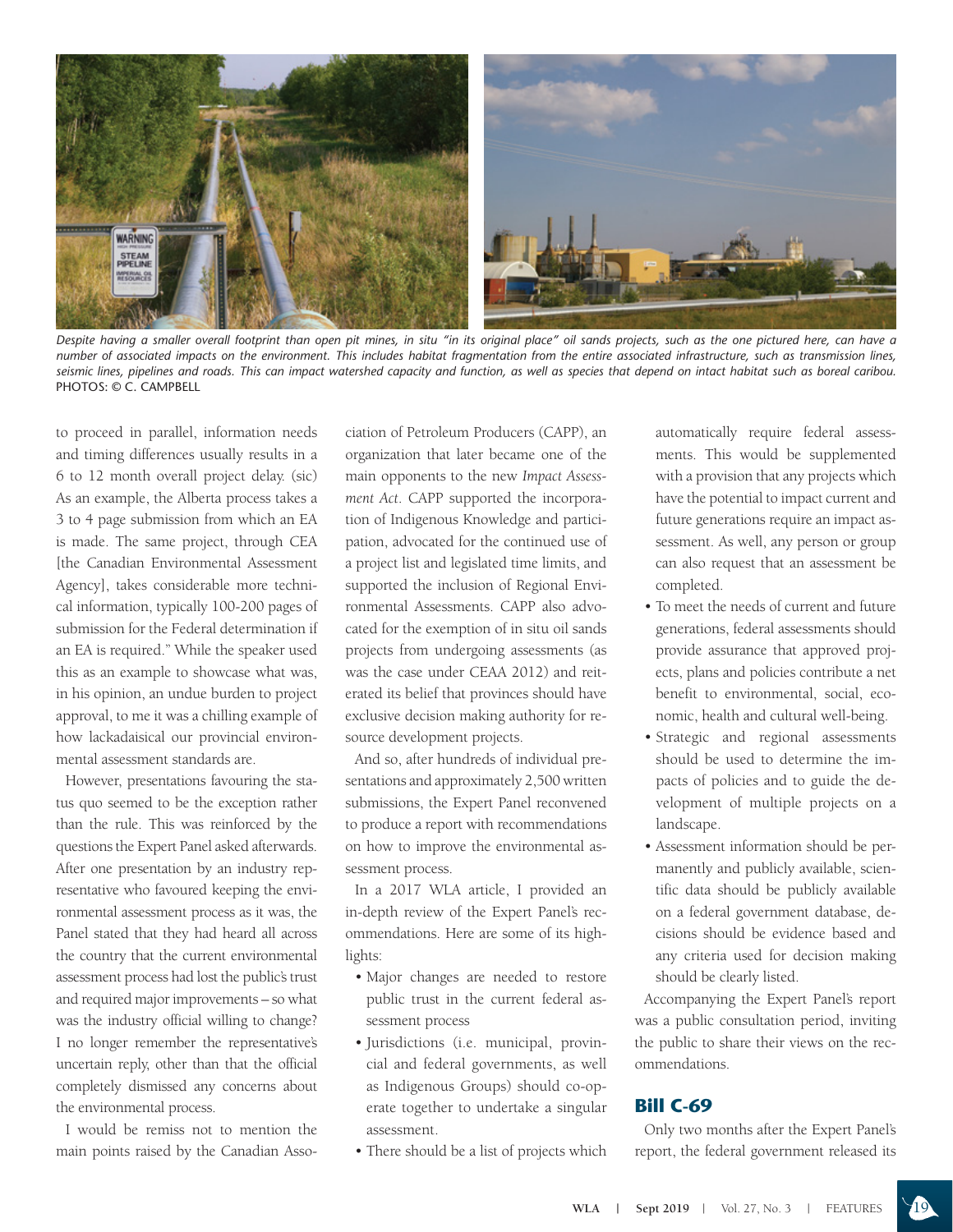own discussion paper. Frankly this discussion paper cherry picked the aspects of the Expert Panel's recommendations it would adopt and ignored, without any justification, other recommendations. The result was: the public was forced to look at and assess a whole new set of proposals from scratch, with no clear indication of how or whether their initial participation was acknowledged. To top it all off, the proposals were so vague it was difficult to discern exactly what the final legislation would look like. Personally, I was beginning to feel exhausted by the whole process and wondered whether my earlier efforts to engage with the Panel had been worth the time and energy.

Then came the draft Bill C-69, introducing the proposed details of the new Impact *Assessment Act*, in February 2018. On the face of it, this bill definitely attempted to restore the most damaged or suspect parts of the current environmental assessment regime (CEAA 2012). But, the bill also didn't address many troubling aspects of the current process.

For instance, the purpose of CEAA 2012 was to determine whether a given project would cause "significant adverse environmental effects" (read: irreparable damage). Even in those instances, the Governor in Council (the federal cabinet) had the discretion to determine whether those adverse effects were "justified in the circumstances." Given the need to show irreparable damage it's no surprise then that, as highlighted in a Canada West Foundation review, 95 percent of projects that underwent a federal environmental assessment under the CEAA 2012 framework were approved. Even for those projects where it was determined that there would be significant and adverse effects, 73 percent of those projects were approved. So, in short, the circumstances almost always justified any anticipated harm to the environment.

Bill C-69 outlines a new purpose. This is that an impacts assessment should determine whether a project contributes to sustainability (impacts on the environment, economy, society, health and on cur-

rent and future generations) and whether it is in the "public interest." In deciding whether a project is in the public interest the government must consider whether the project will contribute to sustainability, how adverse the project impacts will be, what mitigation measures will be used to address these impacts, the impact of the project on Indigenous peoples, and what impact the project will have on Canada's ability to meet its climate targets. Martin Olszynski, an associate professor with the University of Calgary, noted a major flaw to this approach: the new Act "like all of its predecessors, does not draw an environmental – or any other – line in the sand. It merely requires the government to *identify and consider* impacts in a transparent manner. Accordingly, Minister McKenna was on solid legal ground when she said that the Trans Mountain pipeline expansion could have been approved under the proposed regime. Any project could, subject only to our politicians' assessment as to where the public interest – and vote – lies. This has long been the bargain reflected in such laws and accepted by industry, which for the most part it has served very well."

Under CEAA 2012, stricter criteria were introduced to govern the public's ability to participate in assessments and to provide comments. Only members of the public who were considered to be "directly affected" or who have "relevant information or expertise" were able to participate in Review Panel hearings or assessments of pipelines being considered by the National Energy Board - which are usually the biggest and most contentious projects. This tightening excluded large portions of the public from participating in major project assessments that arguably impact the Canadian publicat-large. Under the 2012 regime it was more difficult to participate based on concerns extending beyond a project footprint, such as a project's contribution to climate change. Bill C-69 removed this limitation to public participation – definitely a step in the right direction. However, much more needs to be done before public trust in the process is restored. The public needs to feel as though their input matters to the outcome of the project. They need to be provided with simple, easy to understand documents that clearly outline the issues at hand, instead of binders brimming with consultant jargon. In other words, they need to be provided with the resources and the time to feel heard, and to believe their opinion is valued. The new *Impact Assessment Act* does not provide these opportunities.

CEAA 2012 instituted new, shorter, deadlines to complete different types of environmental assessment work. A final environmental assessment decision was expected to be reached no later than one year after the Canadian Environmental Assessment Agency began an assessment. If a matter was referred to a review panel it was expected that a final environmental assessment decision would be made in no more than two years. The rationale for these deadlines was simple: speed up project approvals. It also should be noted that these clocks could be stopped, and the timeline for completing an assessment therefore could be extended, while information requests were being addressed.

The new *Impact Assessment Act* shortens these timelines for completing assessments even further, to 300 days for a general review and 600 for projects subject to a review panel. This shortened timeline is coupled with a new 180 day "early planning stage", which is intended to provide early opportunities for public input and consultation with Indigenous governments. A concerning aspect to these shortened timelines is a new change wherein the time taken by proponents to respond to a review panel's request will no longer result in a pause to the assessment deadline (as was previously the case). Any "stopping of the clock" would have to be done by the Environment Minister. This substantially shortens the timelines for panel reviews. Tight timelines have been widely criticized for limiting public participation in the assessment process as the public is given insufficient time to review hundreds of pages of technical documents, or hearings are cut short. Many environmental legal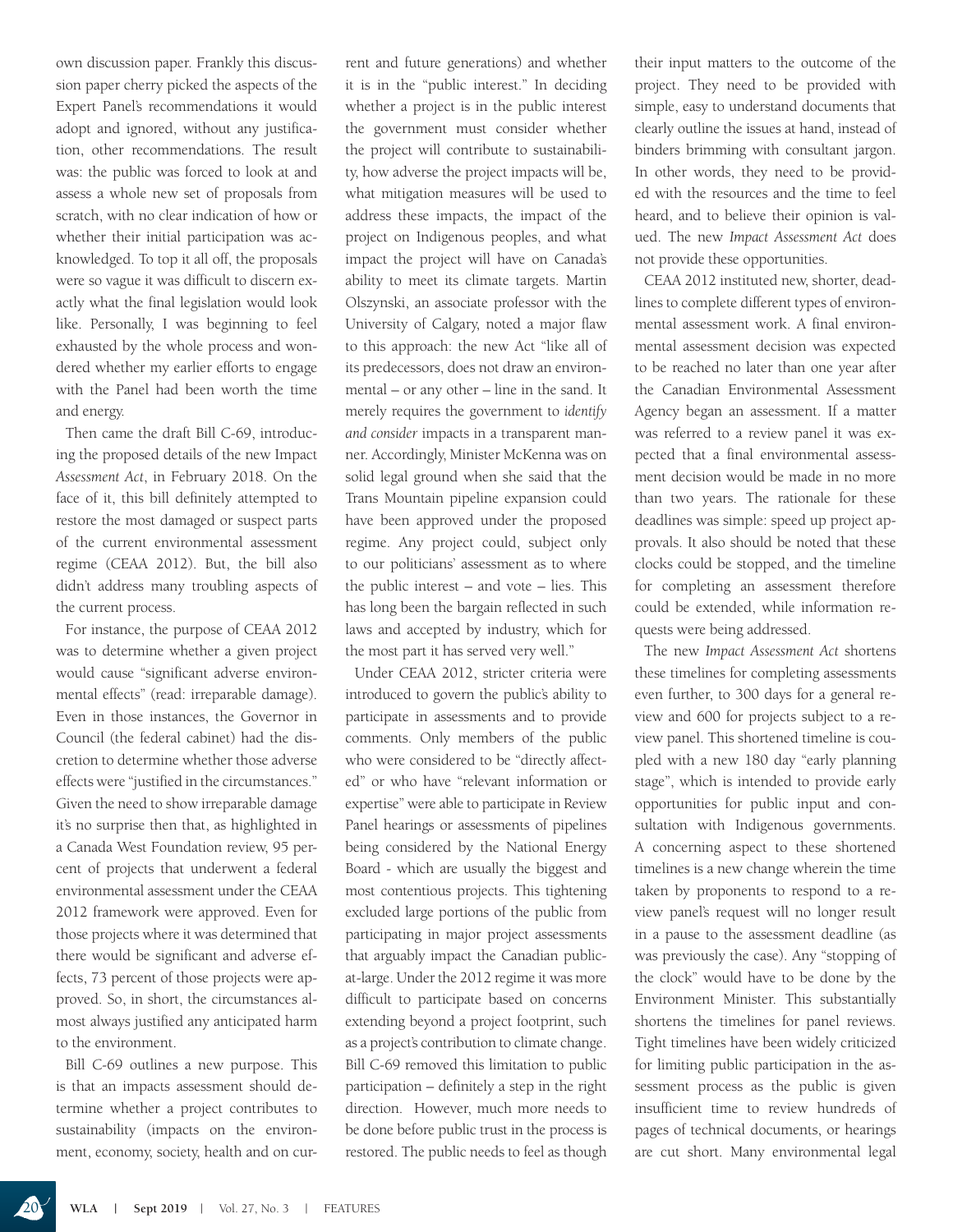experts, including the Expert Panel itself, have pointed out that these mandatory deadlines also have not worked to shorten the amount of time assessments take. Instead, for both the benefit of the public and industry, estimated timelines to complete project reviews should be undertaken on a case-by-case basis.

One of the biggest changes in CEAA 2012 was the introduction of a "project list", where only certain types of projects were subject to assessment. Political considerations certainly affected the content of this list: projects such as in-situ oil sands projects – which are expected to constitute the majority of future oil sands exploitation – were exempted from environmental assessments entirely. Disappointingly, the *Impact Assessment Act* will still only assess a hand-picked list of projects within a designated list. Now in situ projects *may* be assessed. Whether or not an in situ project would be subject to an environmental assessment depends on whether the province hosting the project has a legislated limit on total oil sands emissions. If such provincial legislation exists, the in situ project would be exempt from a federal environmental assessment. In the absence of such legislation a federal assessment would be required. This treats in situ projects very generously since the provincial emissions limit, as was the case for the Notley government's, could be dramatically higher in the future than it was in 2015. While the use of a project list is intended to provide clarity to proponents, this may result in some unintended omissions and invites politicization. Consultation on the proposed project list was not released until 2019, which raised fears from both the industry sector and conservationists about what was (or wasn't) going to be assessed.

Even though it is an improvement over CEAA 2012, the new *Impact Assessment Act* is also over reliant on ministerial discretion. This issue was raised by MPs, industry executives, and environmental NGOs alike as it leaves too much open to political whims. All proponents that participate in the impact assessment process want an objective,



*Compelling evidence of the need to conduct environmental assessments of in situ oil sands projects was provided in the spring of 2013. Then, at a blowout at Canadian Natural Resources Limited's Primrose oil*  sands operations, 1.6 million litres of bitumen bubbled to the surface. This photo shows approximately *100 litres of bitumen that CNRL allowed to accumulate over a two-week period.*  PHOTO: © C. CAMPBELL

science-based decision making process.

The new *Impact Assessment Act* promised to restore public trust; it promised to include science more; it promised to establish meaningful public participation. Yet it's clear that, as written, the Act failed to deliver on these key promises. Overall, the biggest problem is that the *Impact Assessment Act* follows the CEAA 2012 too closely. The 2012 changes were included and passed as part of the *Jobs, Growth and Long-term Prosperity Act* – without any serious public consultation. At what point should we balk at working with legislation we had little to no say about in the first place?

These criticisms and more were raised when Bill C-69 was initially debated in the House of Commons, most staunchly by Green Party Leader Elizabeth May and NDP Member of Parliament Linda Duncan. Over 150 amendments were made before Bill C-69 passed in the House of Commons in June of 2018.

#### Then came the Senate Review. Things really started to go off the rails in the Chamber of Sober Second Thought.

Opponents to the bill descended on the Senate, publicly decrying that the end was nigh:

- "There will be no new development in the oilsands. Many would argue that's the very intent of the legislation,"– Doug Black, Alberta Senator February 2019
- "Bill C-69 as it is drafted will have serious impacts on the Canadian economy and, specifically, on investment in Alberta." – Environment Minister Shannon Phillips, October 2019 News Release
- "This bill is as damaging to the Canadian economy as any piece of legislation that we've seen in a decade," Tim Mc-Millan, president and CEO of the Canadian Association of Petroleum Producers November 2018

Even a cursory overview of the new Bill shows that these arguments hold no water. This was also the assessment legal experts offered after their analyses of the legislation. A March 2019 submission by the Canadian Environmental Law Association (CELA) to the Senate Committee on Energy, Environment and Natural Resources stated:

*"CELA is dismayed by the extensive misinformation that some Bill C-69 opponents have conveyed about the IAA [Impact Assessment Act] after the legislation was referred to the Senate. In fact,*